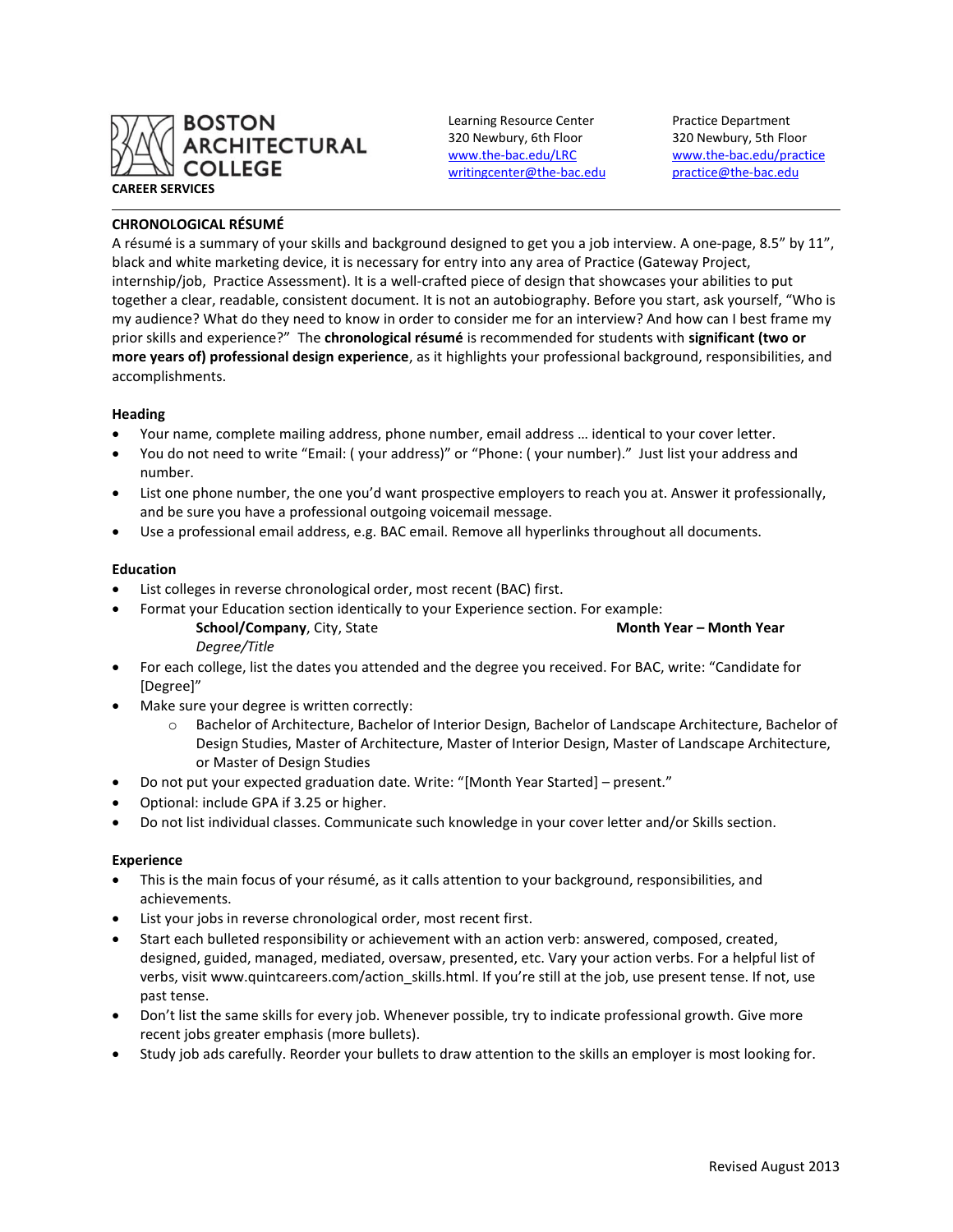## **Additional Skills/Interests**

- Use this last section of your résumé to provide a complete picture of who you are as a person.
	- o Professional memberships (e.g. BSA Student Member)
	- o School organizations (an Atelier committee)
	- o Volunteerism, community-based activities
	- o Languages (highly valued these days!)
	- o Travel, sports, outdoor activities, hobbies, interests

## **Please note:**

- The use of an Objective is not recommended for any format. Your objective should be clearly stated in your cover letter.
- You need not write "References Available Upon Request." For most jobs, it's assumed that references and work samples - can be requested at any time.

**Remember, every document must be 100% free of spelling, grammar, and punctuation errors.** Once you have a résumé drafted, make an appointment with the Learning Resource Center [\(writingcenter@the-bac.edu\)](mailto:writingcenter@the-bac.edu).